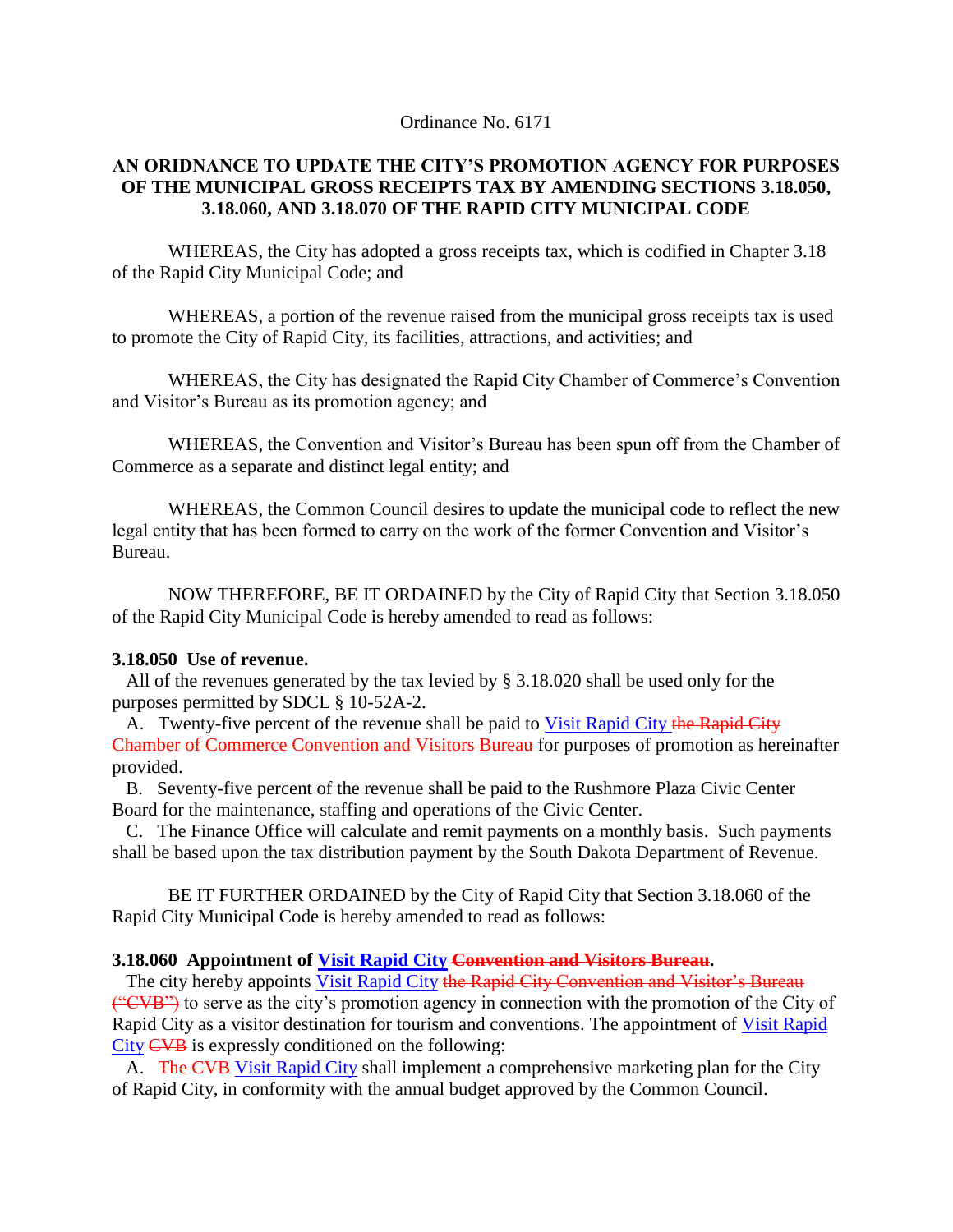1. The CVB Visit Rapid City shall submit a marketing plan and budget prior to April 1 of each year, which shall include the CVB's Visit Rapid City's goals and objectives for the subsequent calendar year. The marketing plan shall be approved by the city before being implemented.

2. It shall be the responsibility of the CVB Visit Rapid City to follow the marketing plan and budget as approved by the City Council. The CVB Visit Rapid City shall make all records of receipts and disbursements available to the city and shall maintain such records for a period of six years.

B. All revenue paid to CVB Visit Rapid City shall be used to promote the City of Rapid City as a visitor destination for tourism and conventions. Information on the Rushmore Plaza Civic Center shall be included in all such marketing materials.

 C. The CVB Visit Rapid City shall advise of the progress of the marketing and promotion program described above not less frequently than quarterly. The CVB's Visit Rapid City's report shall be distributed in writing to the Mayor and each alderman. A representative of the CVB Visit Rapid City shall appear before the Common Council whenever so requested by a majority of the Common Council. The progress report shall contain information concerning the promotion of the city with a general statement delineating the measurable growth of tourism and promotion of the City of Rapid City.

D. The CVB Visit Rapid City shall provide a liaison to the Rushmore Plaza Civic Center Board. The liaison shall report on CVB Visit Rapid City promotion activities and convention bookings.

 E. Should the CVB Visit Rapid City fail to abide by any of the conditions imposed by this chapter, such failure shall be brought before the Common Council. The Common Council shall have the authority to suspend payments made according to this chapter until the CVB Visit Rapid City complies with all conditions listed above. Should the CVB Visit Rapid City fail or refuse to abide by said conditions, upon the order of the Common Council, the revenue payable to the CVB Visit Rapid City shall be held by the Finance Officer until such time as it may be appropriated for another lawful use.

BE IT FURTHER ORDAINED by the City of Rapid City that Section 3.18.070 of the Rapid City Municipal Code is hereby amended to read as follows:

## **3.18.070 State law compliance.**

The city's designation of the CVB Visit Rapid City as its promotion agency is made pursuant to the authority granted to the city by SDCL § 9-12-11. All payments of municipal funds are expressly conditioned on compliance with said statute and acts amendatory thereto.

CITY OF RAPID CITY

Attest

Finance Officer